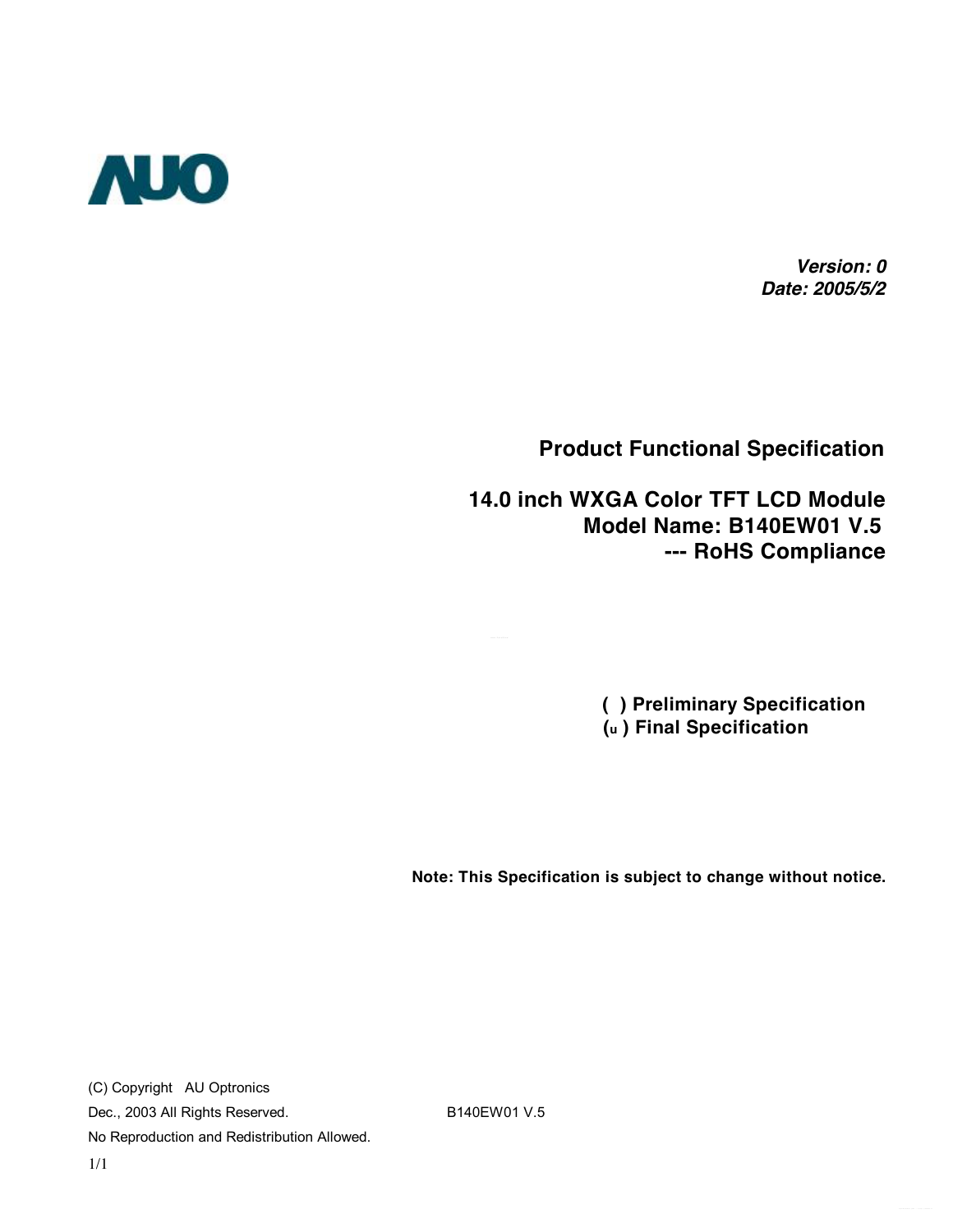## **Contents**

B140EW01 V.5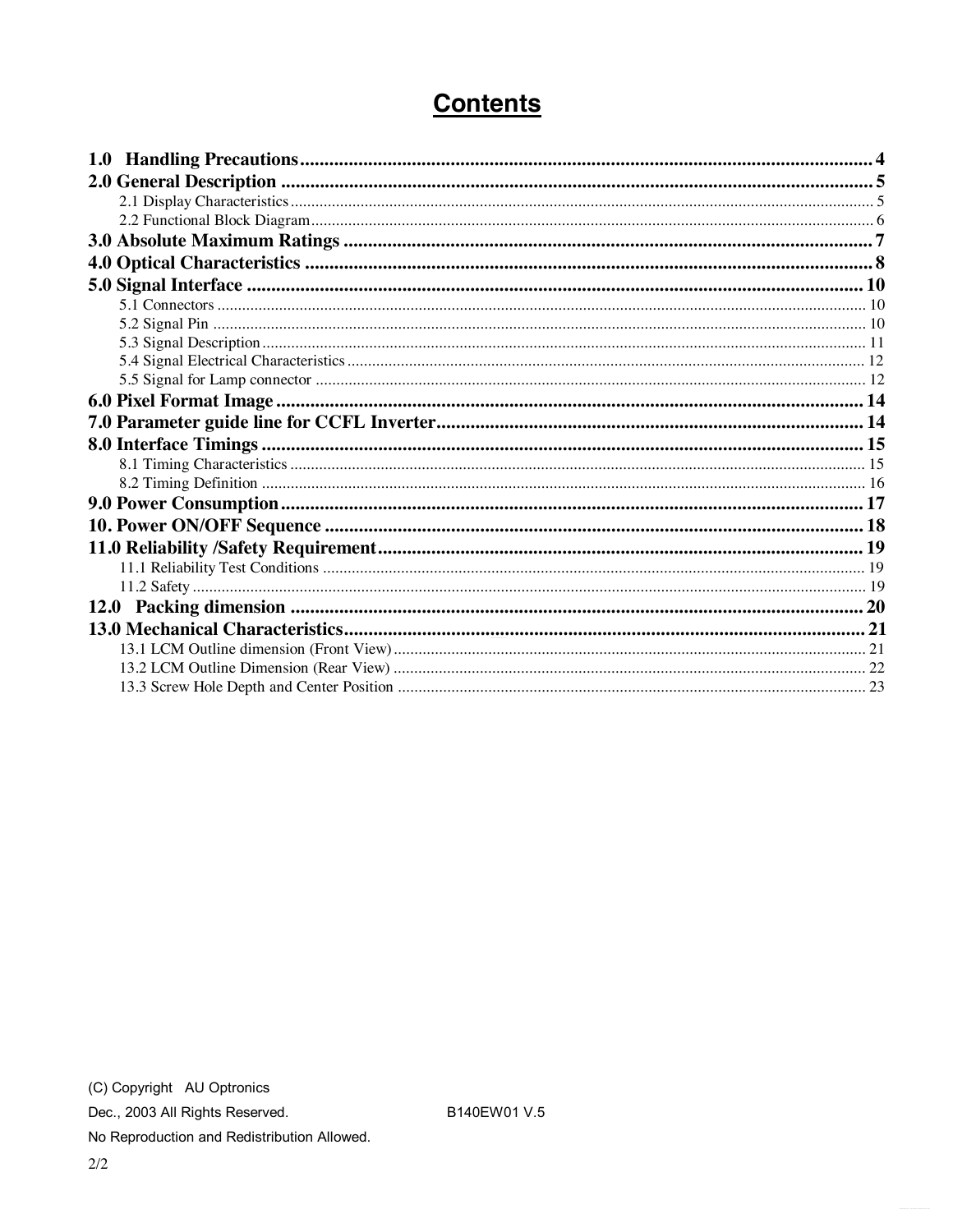# **II Record of Revision**

| Version and Date | Page | Old description      | New Description | Remark |
|------------------|------|----------------------|-----------------|--------|
| V.0 2005/05/02   | All  | <b>First Release</b> | <b>NA</b>       |        |
|                  |      |                      |                 |        |
|                  |      |                      |                 |        |
|                  |      |                      |                 |        |
|                  |      |                      |                 |        |
|                  |      |                      |                 |        |
|                  |      |                      |                 |        |
|                  |      |                      |                 |        |
|                  |      |                      |                 |        |
|                  |      |                      |                 |        |
|                  |      |                      |                 |        |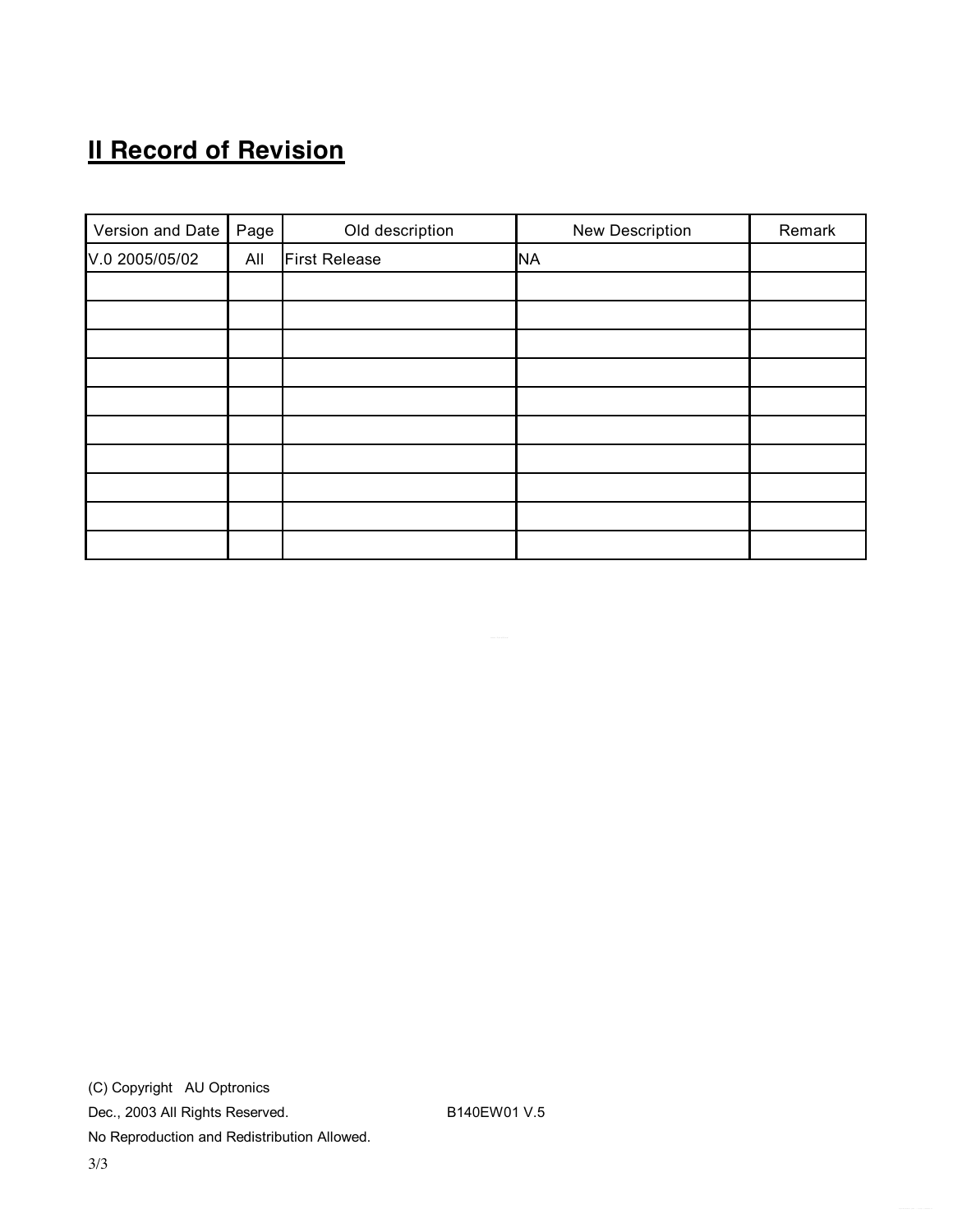## **1.0 Handling Precautions**

- 1) Do not press or scratch the surface harder than a HB pencil lead because the polarizers are very fragile and could be easily damaged.
- 2) Be sure to turn off power supply when inserting or disconnecting from input connector.
- 3) Wipe off water droplets or oil immediately. Long contact with the droplets may cause discoloration or spots.
- 4) When the panel surface is soiled, wipe it with absorbent cotton or other soft cloth.
- 5) Since the panel is made of glass, it may break or crack if dropped or bumped on hard surface.
- 6) Protect the module from static electricity and insure proper grounding when handling. Static electricity may cause damage to the CMOS Gate Array IC.
- 7) Do not disassemble the module.
- 8) Do not press the reflector sheet at the back of the module.
- 9) Avoid damaging the TFT module. Do not press the center of the CCFL Reflector when it was taken out from the packing container. Instead, press at the edge of the CCFL Reflector softly.
- 10) Do not rotate or tilt the signal interface connector of the TFT module when you insert or remove other connector into the signal interface connector.
- 11) Do not twist or bend the TFT module when installation of the TFT module into an enclosure (Notebook PC Bezel, for example). It should be taken into consideration that no bending/twisting forces are applied to the TFT module from outside when designing the enclosure. Otherwise the TFT module may be damaged.
- 12) Cold cathode fluorescent lamp in LCD contains a small amount of mercury. Please follow local regulations for disposal.
- 13) The LCD module contains a small amount of material that has no flammability grade, so it should be supplied by power complied with requirements of limited power source (2.11, IEC60950 or UL1950).
- 14) The CCFL in the LCD module is supplied with Limited Current Circuit (2.4, IEC60950 or UL1950). Do not connect the CCFL in Hazardous Voltage Circuit.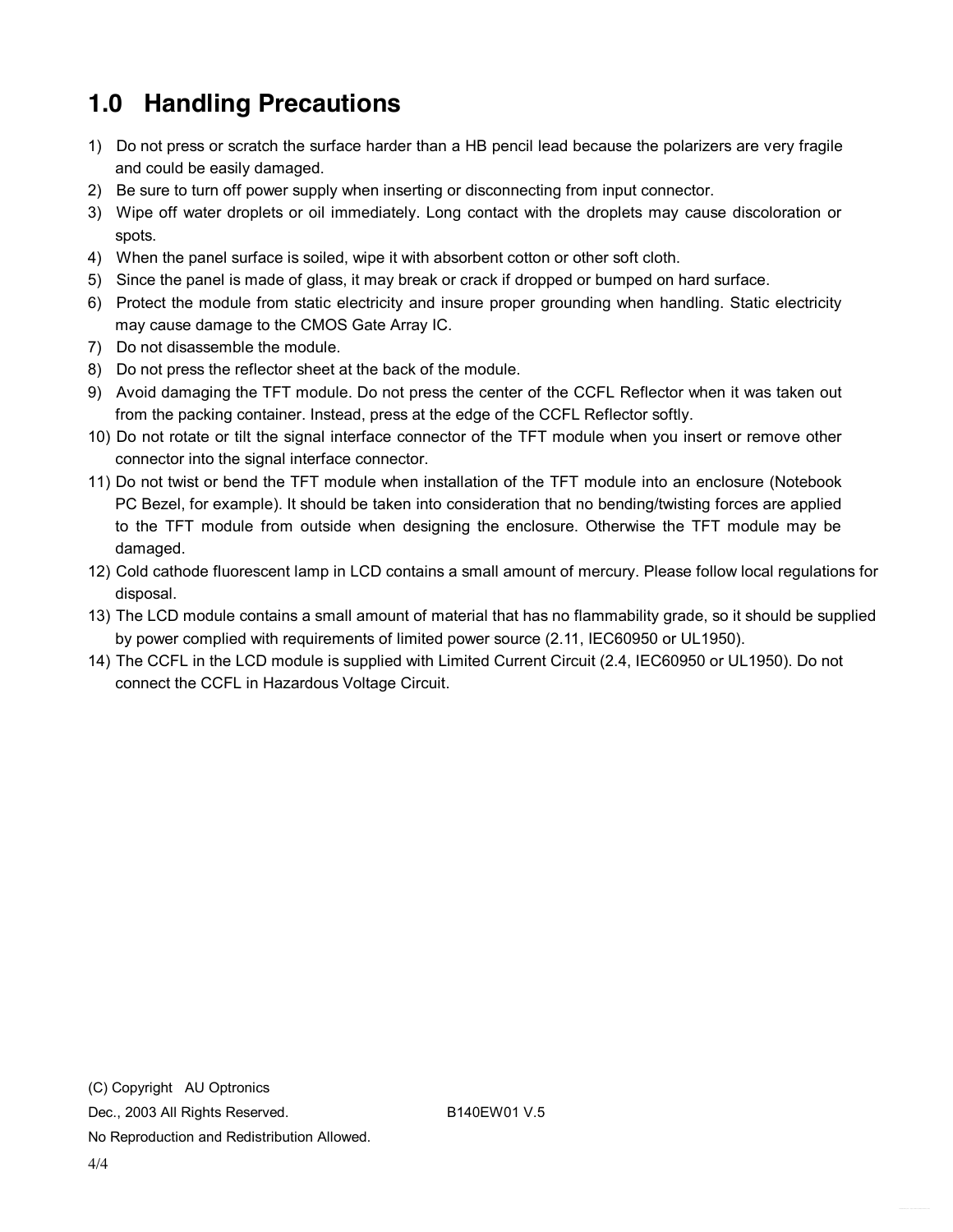## **2.0 General Description**

This specification applies to the 14.0 inch Color TFT/LCD Module B140EW01

This module is designed for a display unit of notebook style personal computer.

The screen format is intended to support the WXGA (1280(H) x 768(V)) screen and 262k colors (RGB 6-bits data driver).

All input signals are LVDS interface compatible.

This module does not contain an inverter card for backlight.

#### **2.1 Display Characteristics**

The following items are characteristics summary on the table under 25 ℃ condition:

| <b>ITEMS</b>                                                | Unit                                                     | <b>SPECIFICATIONS</b>                                                              |
|-------------------------------------------------------------|----------------------------------------------------------|------------------------------------------------------------------------------------|
| Screen Diagonal                                             | [mm]                                                     | 355.6 (14.0")                                                                      |
| Active Area                                                 | [mm]                                                     | 305.28(H) x 183.17(V)                                                              |
| Pixels H x V                                                |                                                          | 1280(x3) x 768                                                                     |
| <b>Pixel Pitch</b>                                          | [mm]                                                     | 0.2385                                                                             |
| <b>Pixel Arrangement</b>                                    |                                                          | R.G.B. Vertical Stripe                                                             |
| Display Mode                                                |                                                          | Normally White                                                                     |
| Typical White Luminance (CCFL=6.0mA)                        | $\lceil cd/m^2 \rceil$                                   | 200 Typ.(5 points average)                                                         |
| <b>Contrast Ratio</b>                                       |                                                          | 250: 1 Min , 300: 1 Typ                                                            |
| Response Time                                               | [msec]                                                   | 25 Typ.                                                                            |
| Nominal Input Voltage VDD                                   | [Volt]                                                   | $+3.3$ Typ.                                                                        |
| <b>Typical Power Consumption</b><br>(VDD line + VCFL line)  | [Watt]                                                   | 5.8 Watt (w/o Inverter)@ LCM circuit 1.6 Watt<br>(typ.), B/L input 4.2 Watt (typ.) |
| Weight                                                      | [Grams]                                                  | 440g Typ. (w/o Inverter)                                                           |
| <b>Physical Size</b>                                        | [mm]                                                     | 320(W) x 199(H) x 5.7(D) Max.                                                      |
| Electrical Interface                                        |                                                          | R/G/B Data, 3 Sync, Signals, Clock (4 pairs<br>LVDS)                               |
| <b>Support Color</b>                                        |                                                          | Native 262K colors (RGB 6-bit data driver)                                         |
| Surface treatment                                           |                                                          | Haze 25, hard coating 3H, Glare                                                    |
| <b>Temperature Range</b><br>Operating<br>Storage (Shipping) | $\mathsf{I}^\circ\mathsf{C} \mathsf{I}$<br>$[^{\circ}C]$ | 0 to $+50$<br>$-20$ to $+60$                                                       |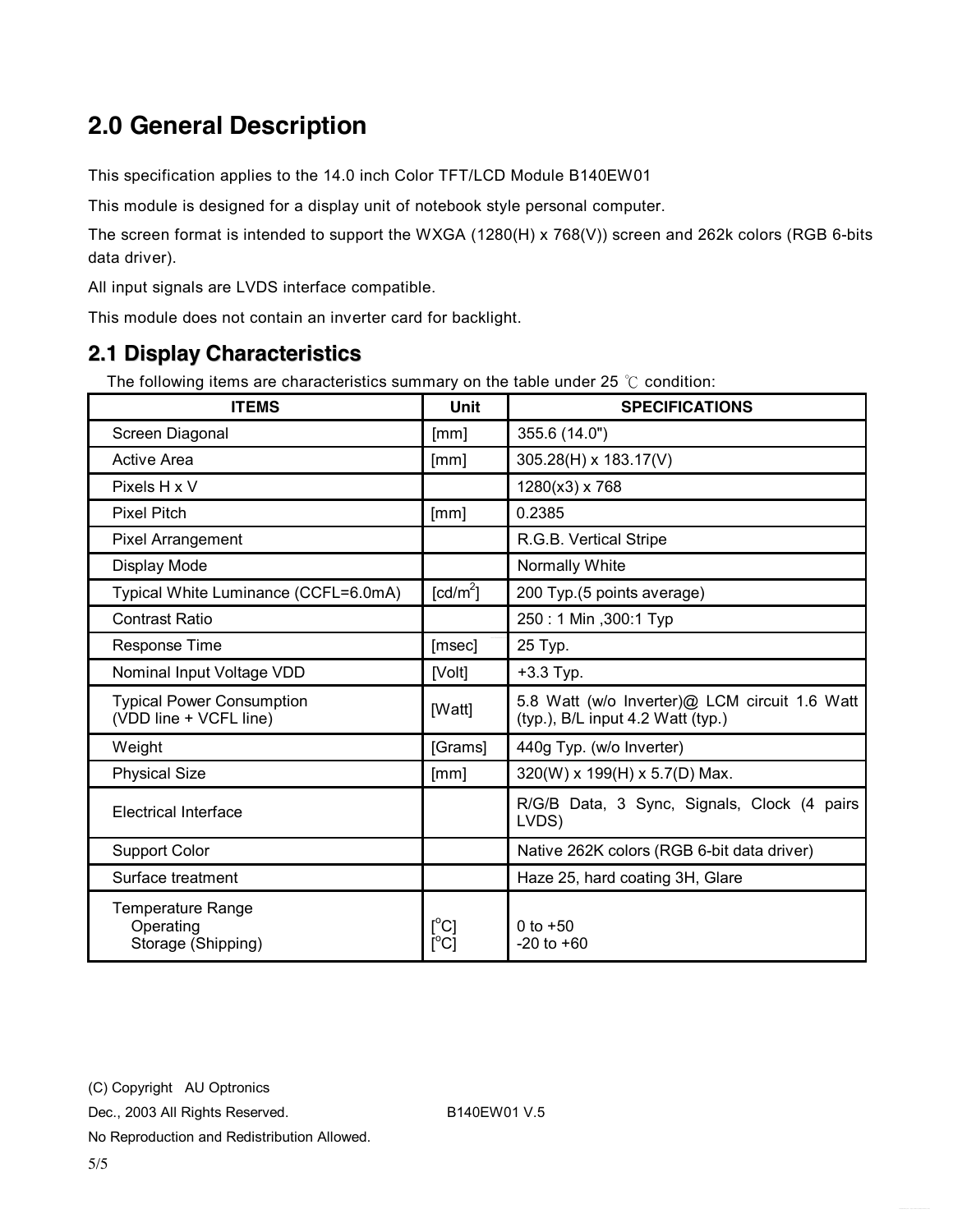### **2.2 Functional Block Diagram**

The following diagram shows the functional block of the 14.0 inches Color TFT/LCD Module:

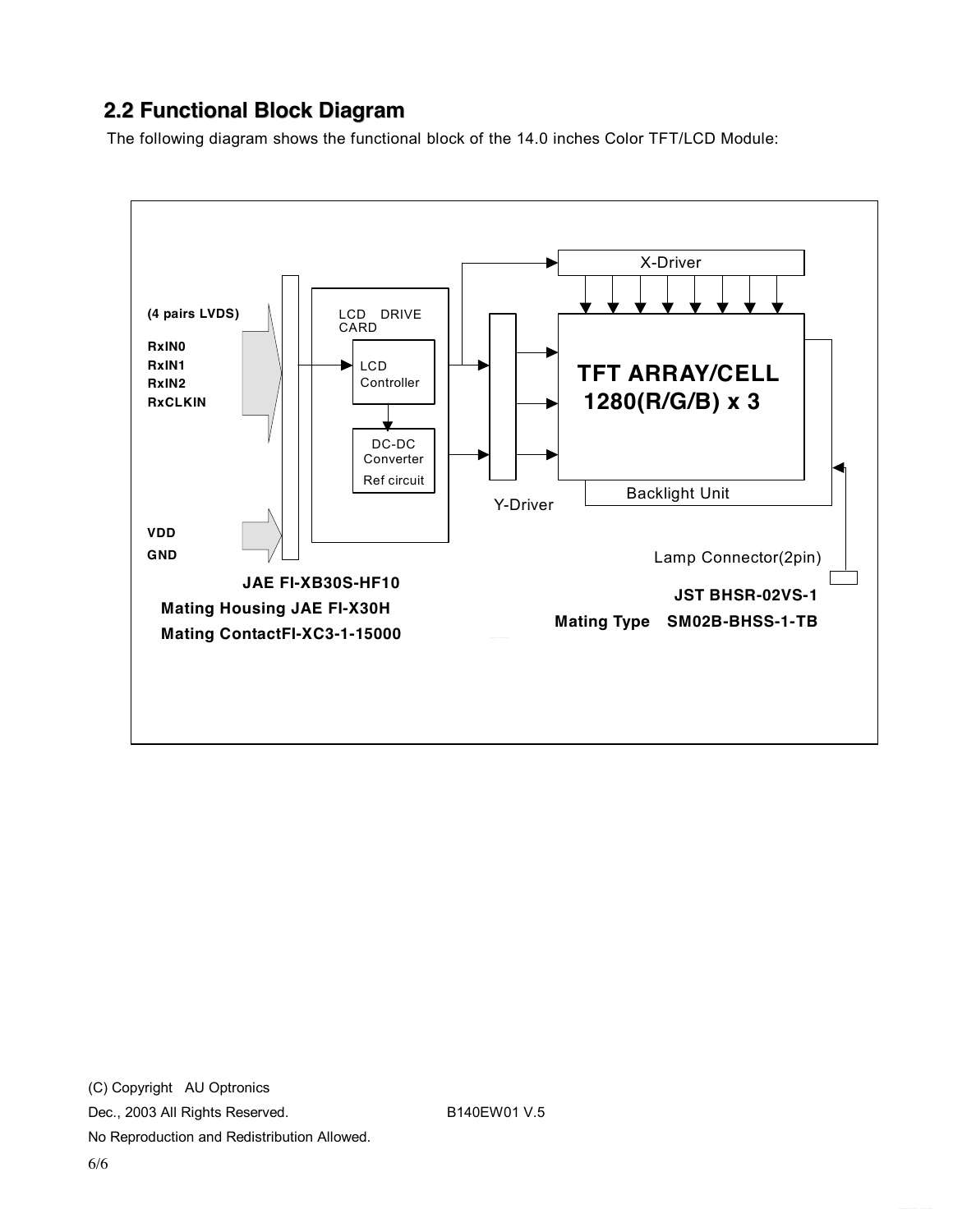## **3.0 Absolute Maximum Ratings**

| <b>Item</b>                  | Symbol      | Min         | <b>Max</b>    | <b>Unit</b>              | <b>Conditions</b> |
|------------------------------|-------------|-------------|---------------|--------------------------|-------------------|
| Logic/LCD Drive Voltage      | <b>VDD</b>  | $-0.3$      | $+4.0$        | [Volt]                   |                   |
| Input Voltage of Signal      | Vin         | $-0.3$      | $VDD+0.3$     | [Volt]                   |                   |
| <b>CCFL Current</b>          | <b>ICFL</b> | 2.5         | 7             | [mA] rms                 |                   |
| <b>CCFL Ignition Voltage</b> | Vs          |             | 1200          | <b>Vrms</b>              | Note 1            |
| <b>Operating Temperature</b> | <b>TOP</b>  | $\mathbf 0$ | $+50$         | $\Gamma$ <sup>o</sup> Cl | Note 2            |
| <b>Operating Humidity</b>    | <b>HOP</b>  | 5           | 95            | [%RH]                    | Note 2            |
| Storage Temperature          | <b>TST</b>  | $-20$       | $+60$         | $\Gamma$ <sup>o</sup> Cl | Note 2            |
| <b>Storage Humidity</b>      | <b>HST</b>  | 5           | 95            | [%RH]                    | Note 2            |
| Vibration                    |             |             | 1.5Sin 10-500 | [G Hz]                   |                   |
| Shock                        |             |             | 240, 2        | $[G \, ms]$              | Half sine wave    |

Absolute maximum ratings of the module is as following:

Note 1: Duration = 50msec

Note 2: Maximum Wet-Bulb should be 39℃ and No condensation.

#### **Wet bulb temperature chart**



Operating Range XXX

Dec., 2003 All Rights Reserved. B140EW01 V.5

<sup>(</sup>C) Copyright AU Optronics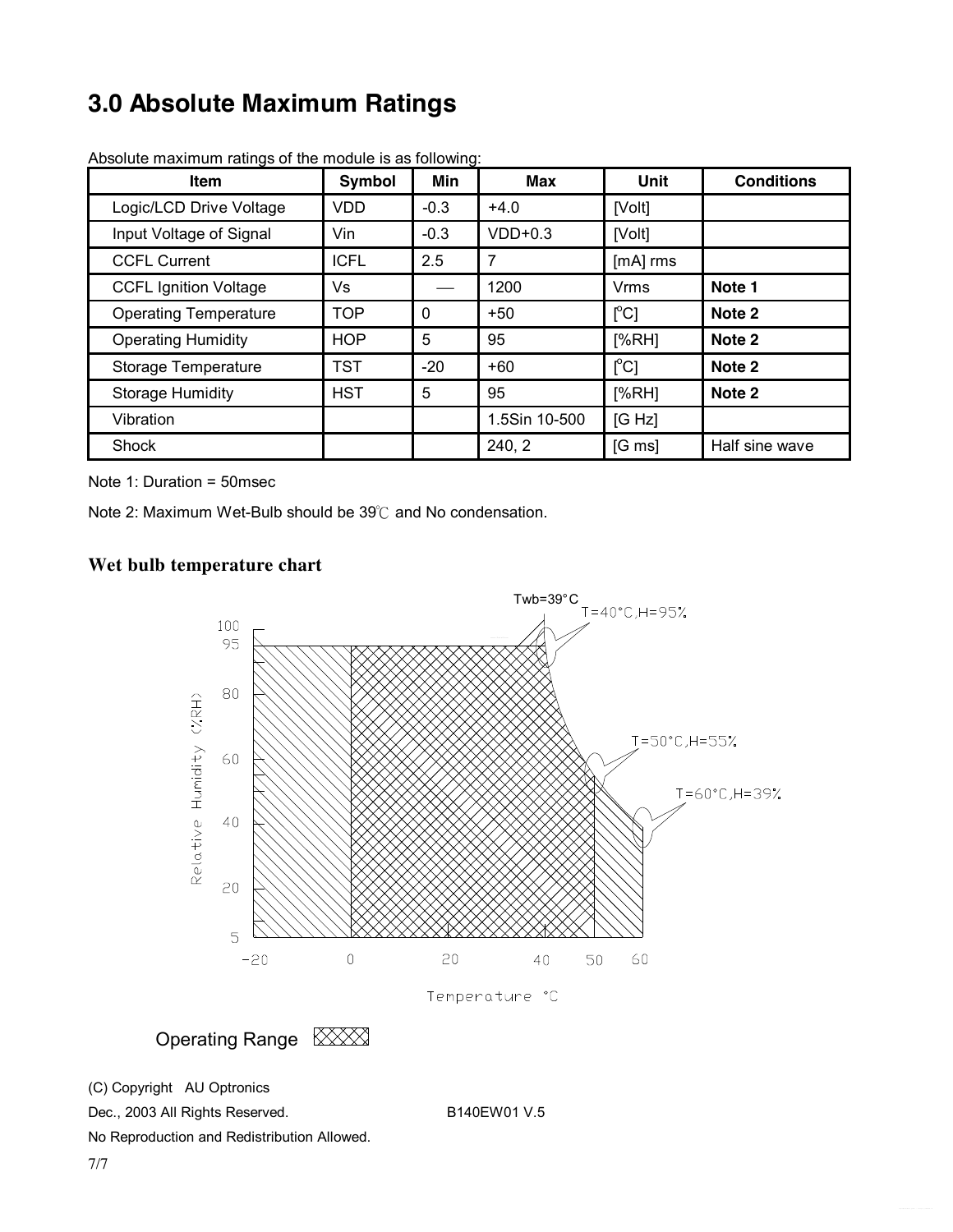$\boxtimes$  +  $\boxtimes$  +  $\boxtimes$ 

### Storage Range **4.0 Optical Characteristics**

| Item                                           | <b>Unit</b>            | <b>Conditions</b>  |         | Min.                         | Typ.  | Max.           | <b>Note</b> |
|------------------------------------------------|------------------------|--------------------|---------|------------------------------|-------|----------------|-------------|
|                                                |                        | Horizontal (Right) |         | 40                           | 45    |                |             |
| <b>Viewing Angle</b><br>$(CR = 10)$            |                        |                    | (Left)  | 40                           | 45    | $\blacksquare$ |             |
| CR: Contrast Ratio                             | [degrees]              | Vertical           | (Upper) | 15                           | 20    | ÷,             |             |
|                                                |                        |                    | (Lower) | 30                           | 35    | $\blacksquare$ |             |
| Uniformity                                     |                        | 5 Points           |         | ÷,                           |       | 1.2            | (1)         |
|                                                |                        | 13 Points          |         | -                            |       | 1.5            | (2)         |
| Contrast ratio (Center)                        |                        |                    |         | 250                          | 300   | $\blacksquare$ |             |
| Response Time                                  |                        | Rising             |         | $\qquad \qquad \blacksquare$ | 15    | 20             |             |
|                                                | [msec]                 | Falling            |         | $\overline{\phantom{0}}$     | 10    | 15             |             |
|                                                |                        | Red x              |         | 0.560                        | 0.590 | 0.620          |             |
|                                                |                        | Red y              |         | 0.300                        | 0.330 | 0.360          |             |
|                                                |                        | Green x            |         | 0.290                        | 0.320 | 0.350          |             |
| <b>Color Chromaticity</b><br>Coordinates (CIE) |                        | Green y            |         | 0.510                        | 0.540 | 0.570          |             |
| (Normal view angle)                            |                        | Blue x             |         | 0.120                        | 0.150 | 0.180          |             |
|                                                |                        | Blue y             |         | 0.100                        | 0.130 | 0.160          |             |
|                                                |                        | White x            |         | 0.283                        | 0.313 | 0.343          |             |
|                                                |                        | White y            |         | 0.299                        | 0.329 | 0.359          |             |
| <b>White Luminance</b><br>(CCFL 6.0mA)         | $\lceil cd/m^2 \rceil$ | 5 points average   |         | --                           | 200   | $\blacksquare$ | (1)         |
| Cross talk                                     | $\%$                   |                    |         |                              |       | 1.4            | (3)         |

Note (1): 5 points position (Display area: 305.28 mm x 183.17 mm)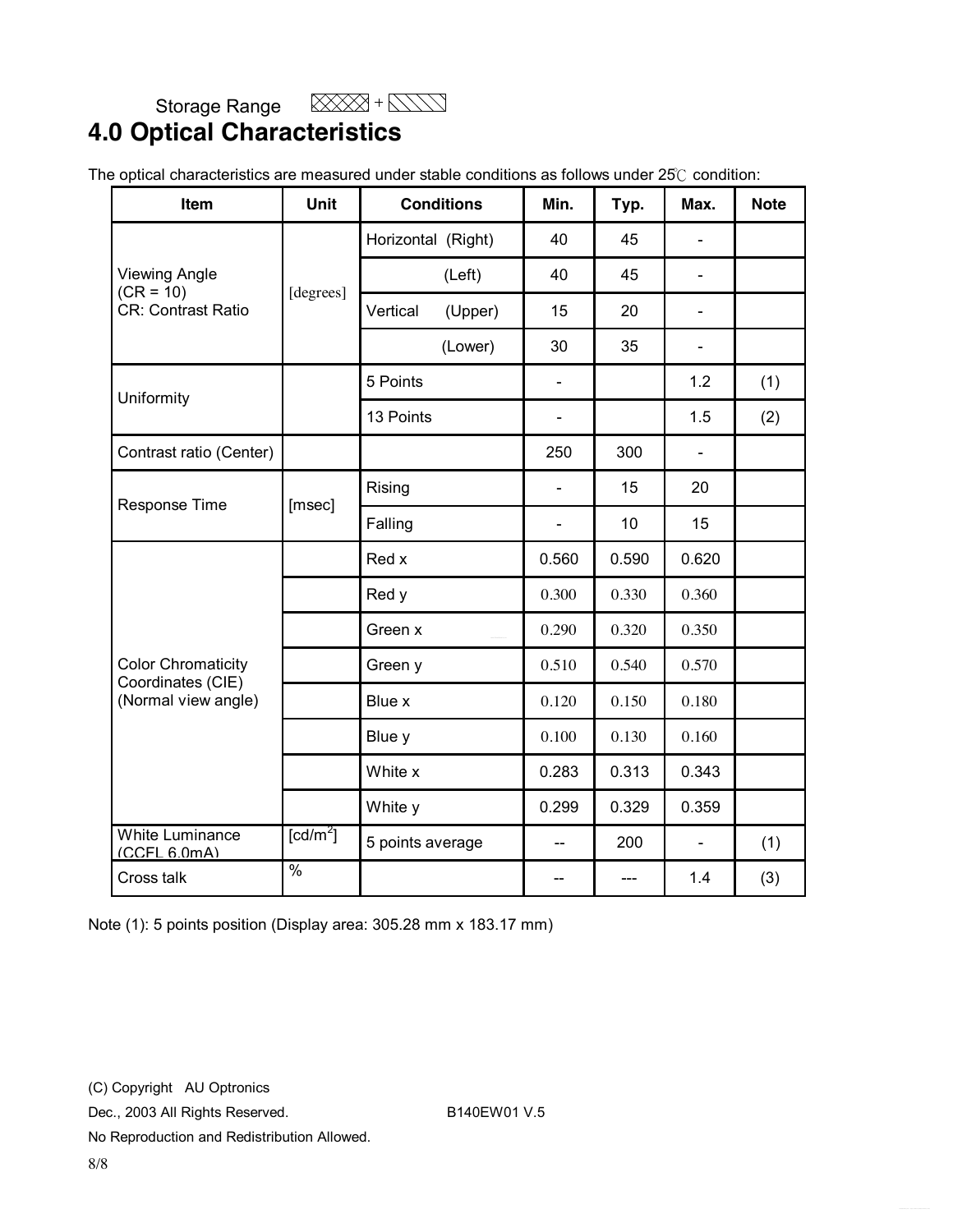

Note (2): 13 points position



Note (3): Definition of Cross Talk ( $D_{CT}$ )

 $D_{CT}$  = | Y<sub>B</sub> – Y<sub>A</sub> | / Y<sub>A</sub> × 100 (%)  $Y_A$  , $Y_B$  = (511,127) or (170,383) or (853,383) or (511,639) Where :  $Y_A$  = Luminance of measured location without darkest gray pattern (cd/m<sup>2</sup>)

 $Y_B$  = Luminance of measured location with darkest gray pattern (cd/m<sup>2</sup>)





(C) Copyright AU Optronics

Dec., 2003 All Rights Reserved. B140EW01 V.5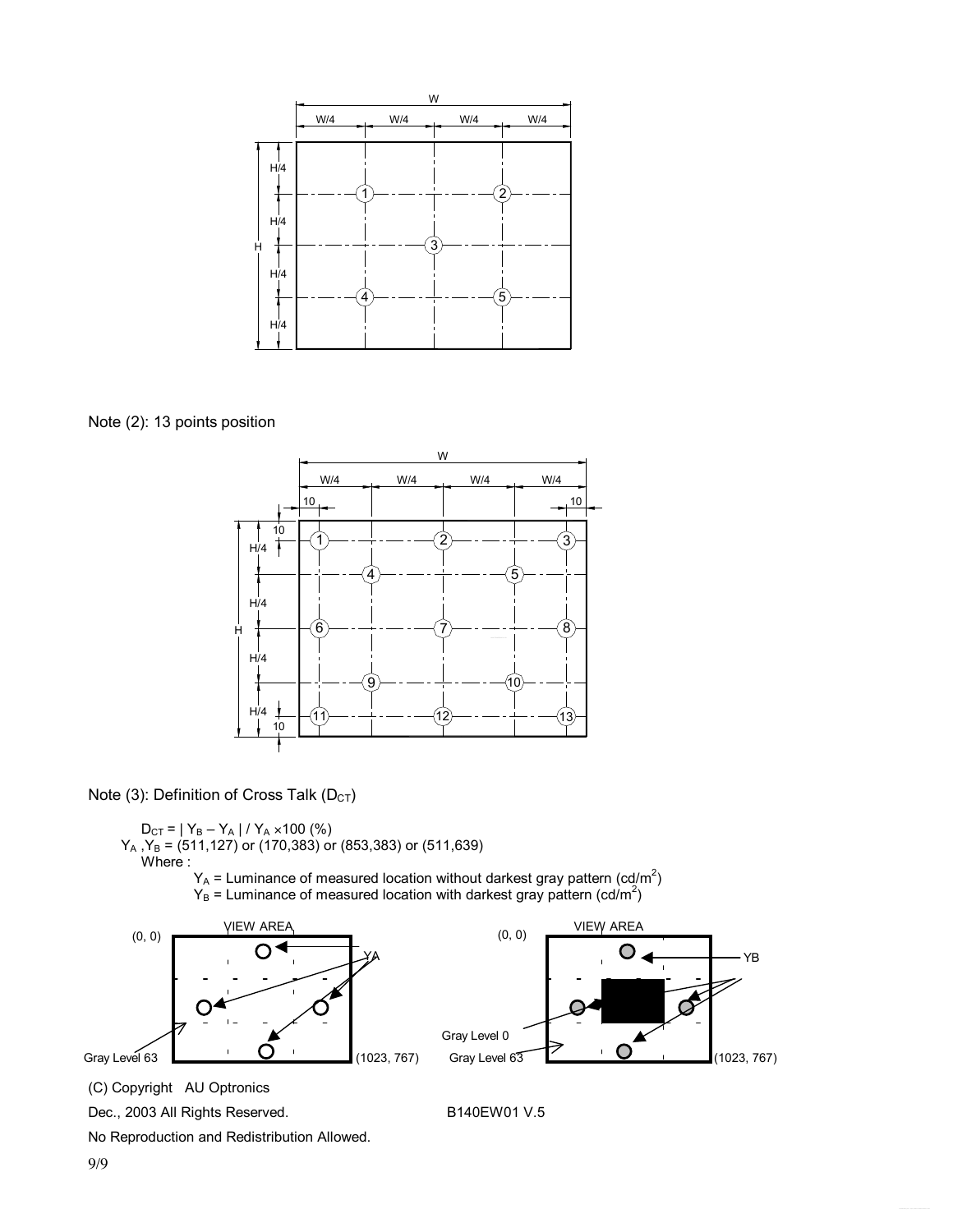## **5.0 Signal Interface**

#### **5.1 Connectors**

Physical interface is described as for the connector on module.

These connectors are capable of accommodating the following signals and will be following components.

| <b>Connector Name / Designation</b> | For Signal Connector |
|-------------------------------------|----------------------|
| <b>Manufacturer</b>                 | <b>JAE</b>           |
| <b>Type / Part Number</b>           | FI-XB30S-HF10        |
| <b>Mating Housing/Part Number</b>   | <b>FI-X30H</b>       |
| <b>Mating Contact/Part Number</b>   | FI-XC3-1-15000       |
|                                     |                      |
| <b>Connector Name / Designation</b> | For Lamp Connector   |
| <b>Manufacturer</b>                 | <b>JST</b>           |
| <b>Type / Part Number</b>           | <b>BHSR-02VS-1</b>   |
| <b>Mating Type / Part Number</b>    | SM02B-BHSS-1-TB      |

### **5.2 Signal Pin**

| Pin#           | <b>Signal Name</b> | Pin#                    | <b>Signal Name</b>  |
|----------------|--------------------|-------------------------|---------------------|
| 1              | <b>GND</b>         | $\overline{2}$          | <b>VDD</b>          |
| 3              | <b>VDD</b>         | $\overline{\mathbf{4}}$ | V <sub>EDID</sub>   |
| 5              | <b>NC</b>          | 6                       | CLK <sub>EDID</sub> |
| $\overline{7}$ | <b>DATAEDID</b>    | 8                       | RxIN0-              |
| 9              | RxIN0+             | 10                      | <b>GND</b>          |
| 11             | RxIN1-             | 12                      | RxIN1+              |
| 13             | <b>GND</b>         | 14                      | RxIN2-              |
| 15             | RxIN2+             | 16                      | <b>GND</b>          |
| 17             | RxCLKIN-           | 18                      | RxCLKIN+            |
| 19             | <b>GND</b>         | 20                      | <b>NC</b>           |
| 21             | <b>NC</b>          | 22                      | <b>GND</b>          |
| 23             | <b>NC</b>          | 24                      | NC                  |
| 25             | <b>GND</b>         | 26                      | <b>NC</b>           |
| 27             | <b>NC</b>          | 28                      | <b>GND</b>          |
| 29             | <b>NC</b>          | 30                      | <b>NC</b>           |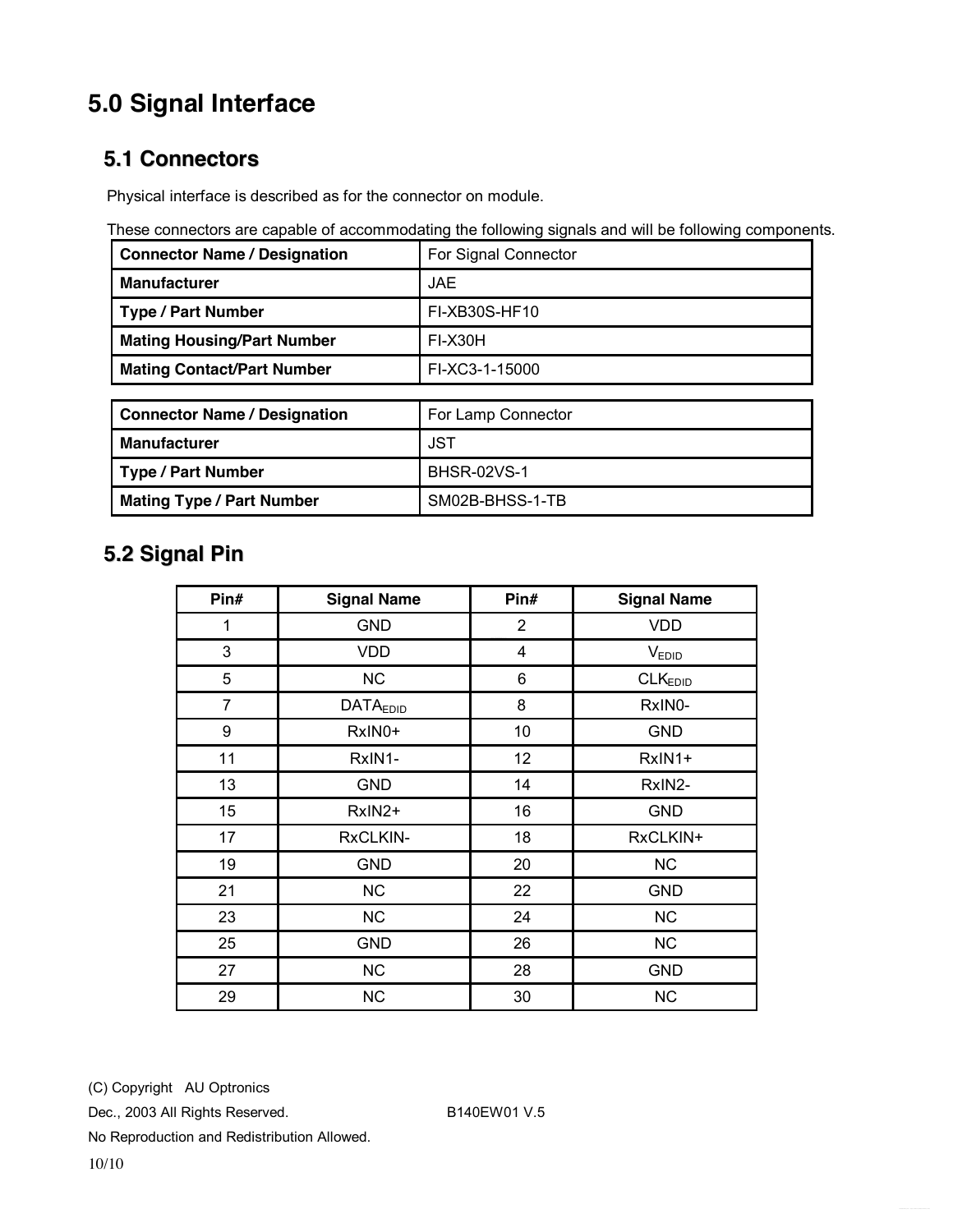#### **5.3 Signal Description**

The module uses a LVDS receiver embedded in AUO's ASIC. LVDS is a differential signal technology for LCD interface and high-speed data transfer device.

| <b>Signal Name</b>  | <b>Description</b>                                              |
|---------------------|-----------------------------------------------------------------|
| V <sub>EDID</sub>   | +3.3V EDID Power                                                |
| CLK <sub>EDID</sub> | <b>EDID Clock Input</b>                                         |
| <b>DATAEDID</b>     | EDID Data Input                                                 |
| RxINO-, RxINO+      | LVDS differential data input(Red0-Red5, Green0)                 |
| RxIN1-, RxIN1+      | LVDS differential data input(Green1-Green5, Blue0-Blue1)        |
| RxIN2-, RxIN2+      | LVDS differential data input(Blue2-Blue5, Hsync, Vsync, DSPTMG) |
| RxCLKIN-, RxCLKIN0+ | LVDS differential clock input                                   |
| <b>VDD</b>          | +3.3V Power Supply                                              |
| <b>GND</b>          | Ground                                                          |

**Note**: Input signals shall be in low status when VDD is off.

Internal circuit of LVDS inputs are as following.

| <b>Signal Name</b> | <b>Description</b>    |                                                             |
|--------------------|-----------------------|-------------------------------------------------------------|
| +RED5              | Red Data 5 (MSB)      | Red-pixel Data                                              |
| +RED4              | Red Data 4            | Each red pixel's brightness data consists of these 6 bits   |
| +RED3              | Red Data 3            | pixel data.                                                 |
| +RED2              | Red Data 2            |                                                             |
| +RED1              | Red Data 1            |                                                             |
| +RED0              | Red Data 0 (LSB)      |                                                             |
|                    | (Red-pixel Data)      |                                                             |
| +GREEN 5           | Green Data 5 (MSB)    | Green-pixel Data                                            |
| +GREEN 4           | Green Data 4          | Each green pixel's brightness data consists of these 6 bits |
| +GREEN 3           | Green Data 3          | pixel data.                                                 |
| +GREEN 2           | Green Data 2          |                                                             |
| +GREEN 1           | Green Data 1          |                                                             |
| +GREEN 0           | Green Data 0 (LSB)    |                                                             |
|                    | (Green-pixel Data)    |                                                             |
| +BLUE 5            | Blue Data 5 (MSB)     | <b>Blue-pixel Data</b>                                      |
| +BLUE 4            | Blue Data 4           | Each blue pixel's brightness data consists of these 6 bits  |
| +BLUE 3            | Blue Data 3           | pixel data.                                                 |
| +BLUE 2            | Blue Data 2           |                                                             |
| +BLUE 1            | Blue Data 1           |                                                             |
| +BLUE 0            | Blue Data 0 (LSB)     |                                                             |
|                    | (Blue-pixel Data)     |                                                             |
| -DTCLK             | <b>Data Clock</b>     | The typical frequency is 71.1 MHz. The signal is used to    |
|                    |                       | strobe the pixel data and DSPTMG signals. All pixel data    |
|                    |                       | shall be valid at the falling edge when the DSPTMG          |
|                    |                       | signal is high.                                             |
| <b>DSPTMG</b>      | <b>Display Timing</b> | This signal is stored at the falling edge of -DTCLK. When   |
|                    |                       | the signal is high, the pixel data shall be valid to be     |
|                    |                       | displayed.                                                  |

(C) Copyright AU Optronics

Dec., 2003 All Rights Reserved. B140EW01 V.5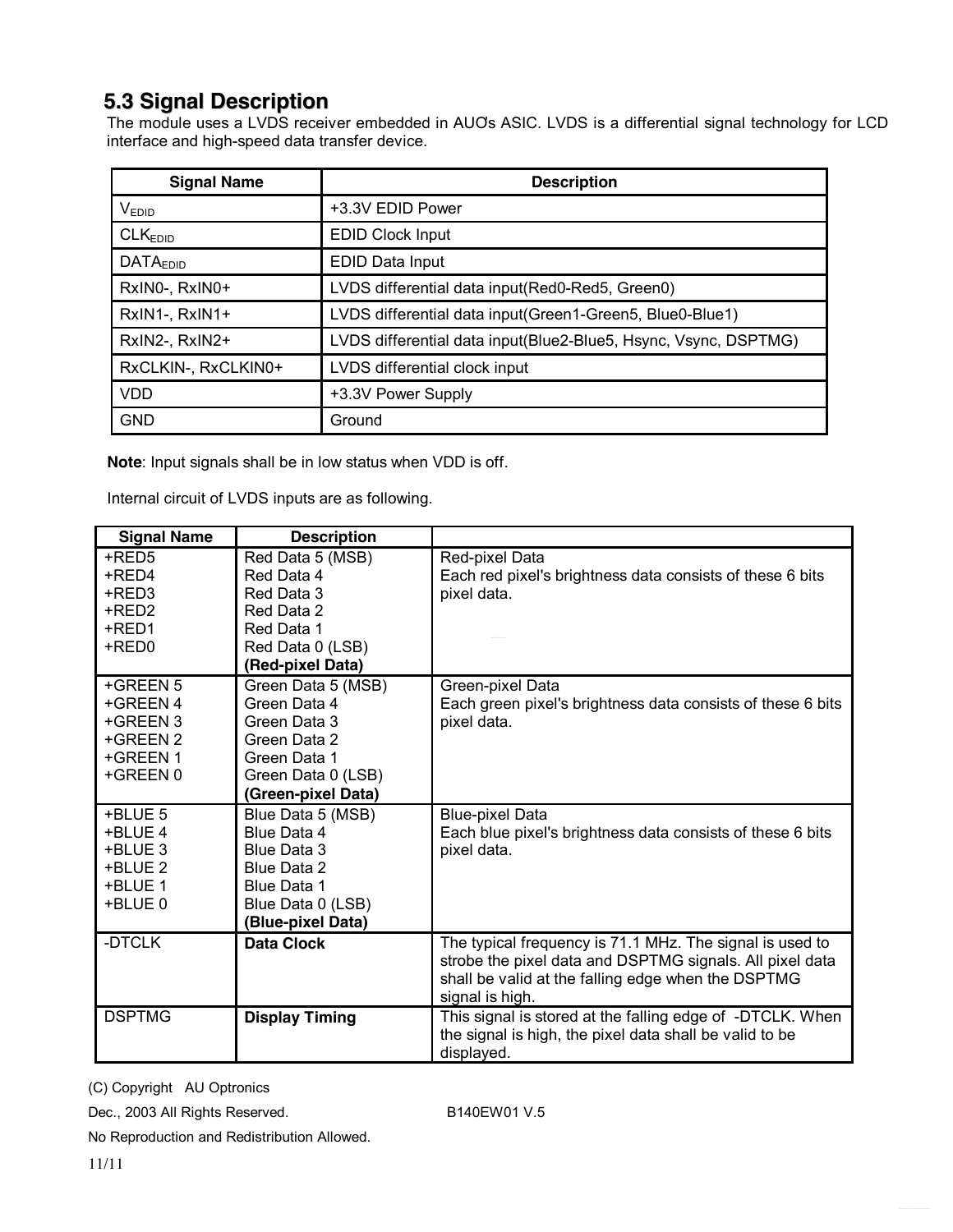| <b>VSYNC</b> | <b>Vertical Sync</b>   | The signal is synchronized to -DTCLK. |
|--------------|------------------------|---------------------------------------|
| <b>HSYNC</b> | <b>Horizontal Sync</b> | The signal is synchronized to -DTCLK. |

**Note:** Output signals from any system shall be low or Hi-Z state when VDD is off.

#### **5.4 Signal Electrical Characteristics**

Input signals shall be in low status when VDD is off.

It is recommended to refer the specifications of SN75LVDS86DGG (Texas Instruments) in detail. Signal electrical characteristics are as follows;

| <b>Parameter</b> | <b>Condition</b>                              | Min    | Max | Unit |
|------------------|-----------------------------------------------|--------|-----|------|
| Vth              | Differential Input High<br>Voltage(Vcm=+1.2V) |        | 100 | [mV] |
| Vtl              | Differential Input Low<br>Voltage(Vcm=+1.2V)  | $-100$ |     | [mV] |

LVDS Macro AC characteristics are as follows:

|                       | Min.    | Max.  |
|-----------------------|---------|-------|
| Clock Frequency (F)   | 60.7MHz | 85MHz |
| Data Setup Time (Tsu) | 600ps   |       |
| Data Hold Time (Thd)  | 600ps   |       |



#### **5.5 Signal for Lamp connector**

| Pin # | <b>Signal Name</b> |
|-------|--------------------|
|       | Lamp High Voltage  |

(C) Copyright AU Optronics

Dec., 2003 All Rights Reserved. B140EW01 V.5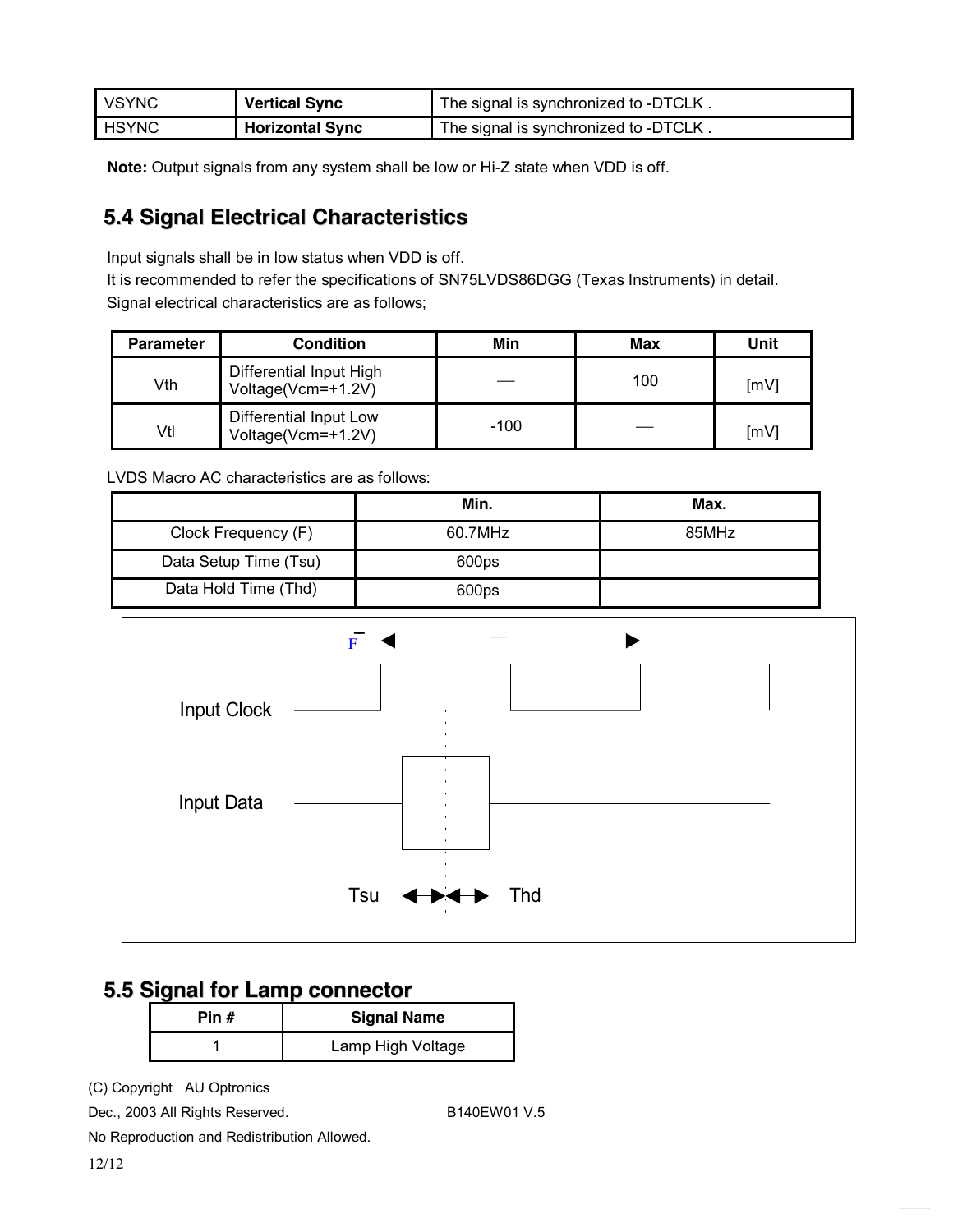| Lamp Low Voltage |
|------------------|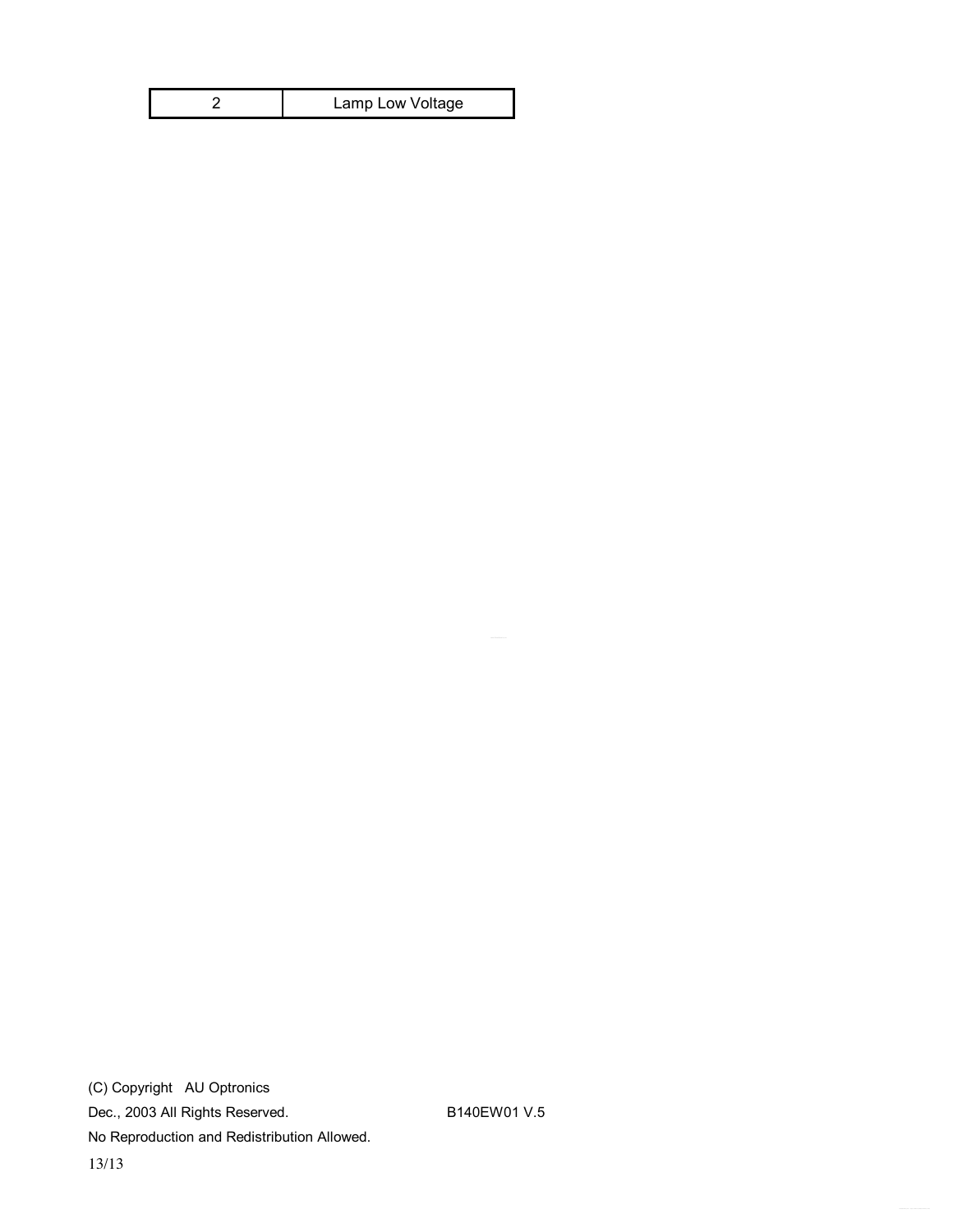## **6.0 Pixel Format Image**

|            |         | $\overline{0}$ |  | $\mathbf{1}$ |     |   |     | 1278 1279 |         |  |
|------------|---------|----------------|--|--------------|-----|---|-----|-----------|---------|--|
| 1st Line   | R       | $G$ B R        |  |              | G B | R | G B |           | $R$ G B |  |
|            |         |                |  |              |     |   |     |           |         |  |
|            |         |                |  |              |     |   |     |           |         |  |
|            |         |                |  |              |     |   |     |           |         |  |
|            |         |                |  |              |     |   |     |           |         |  |
|            |         |                |  |              |     |   |     |           |         |  |
|            |         |                |  |              |     |   |     |           |         |  |
|            |         |                |  |              |     |   |     |           |         |  |
| 768th Line | R G B R |                |  |              | G B | R | G B |           | $R$ G B |  |

Following figure shows the relationship of the input signals and LCD pixel format.

## **7.0 Parameter guide line for CCFL Inverter**

| <b>Parameter</b>                          | Min | <b>DP-1</b> | Max  | <b>Units</b>         | <b>Condition</b>                   |
|-------------------------------------------|-----|-------------|------|----------------------|------------------------------------|
| White Luminance<br>5 points average       | 170 | 200         |      | [cd/m <sup>2</sup> ] | $(Ta=25^{\circ}C)$                 |
| CCFL current (ICFL)                       | 2.5 | 6.0         | 7.0  | $[mA]$ rms           | $(Ta=25^{\circ}C)$ (Note 2)        |
| <b>CCFL Frequency (FCFL)</b>              | 50  | 60          | 65   | [KHz]                | $(Ta=25^{\circ}C)$ (Note 3)        |
| CCFL Ignition Voltage (Vs)                |     | 1000        | 1200 | [Volt] rms           | $(Ta=25^{\circ}\text{C})$ (Note 4) |
| <b>CCFL Voltage (Reference)</b><br>(VCFL) |     | 650         |      | [Volt] rms           | $(Ta=25^{\circ}C)$ (Note 5)        |
| <b>CCFL Power consumption</b><br>(PCFL)   |     | 4.2         |      | [Watt]               | $(Ta=25^{\circ}C)$ (Note 5)        |

**Note 1**: DP-1 are AUO recommended Design Points.

(C) Copyright AU Optronics

Dec., 2003 All Rights Reserved. B140EW01 V.5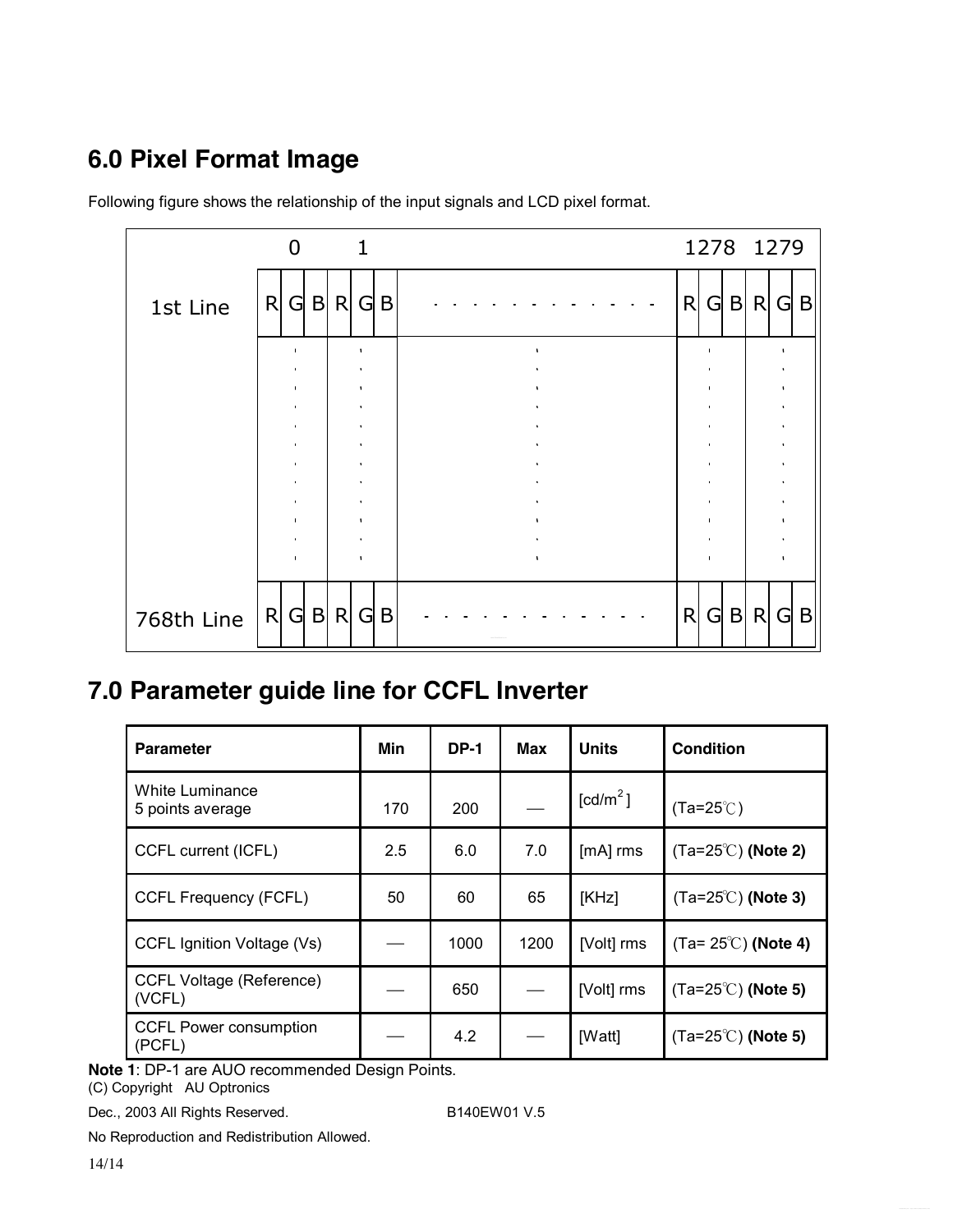\*1 All of characteristics listed are measured under the condition using the AUO Test inverter.

\*2 In case of using an inverter other than listed, it is recommended to check the inverter carefully. Sometimes, interfering noise stripes appear on the screen, and substandard luminance or flicker at low power may happen.

\*3 In designing an inverter, it is suggested to check safety circuit ver carefully. Impedance of CCFL, for instance, becomes more than 1 [M ohm] when CCFL is damaged.

\*4 Generally, CCFL has some amount of delay time after applying start-up voltage. It is recommended to keep on applying start-up voltage for 1 [Sec] until discharge.

\*5 The CCFL inverter operating frequency must be carefully chosen so that no interfering noise stripes on the screen were induced.

\*6 Reducing CCFL current increases CCFL discharge voltage and generally increases CCFL discharge frequency. So all the parameters of an inverter should be carefully designed so as not to produce too much leakage current from high-voltage output of the inverter.

**Note 2**: It should be employed the inverter, which has "Duty Dimming", if ICCFL is less than 4mA.

- **Note 3**: The CCFL inverter operating frequency should be carefully determined to avoid interference between inverter and TFT LCD.
- Note 4: The inverter open voltage should be designed larger than the lamp starting voltage at T=0°C, otherwise backlight may be blinking for a moment after turning on or not be able to turn on. The open voltage should be measured after ballast capacitor. If an inverter has shutdown function it should keep its open voltage. for longer than 1 second even if lamp connector is open.
- **Note 5**: Calculator value for reference (ICFL×VCFL=PCFL)

### 8.0 Interface Timings

Basically, interface timings should match the VESA 1024x768 /60Hz (VG901101) manufacturing guide line timing.

| <b>Symbol</b> | <b>Description</b>      | Min   | <b>Typ</b> | <b>Max</b> | <b>Unit</b> |
|---------------|-------------------------|-------|------------|------------|-------------|
| <b>DOTCLK</b> | <b>DOTCLK Frequency</b> | (TBD) | 71.1       | (TBD)      | [MHz]       |
| <b>TCLOCK</b> | DOTCLK cycle time       | (TBD) | 14.06      | (TBD)      | [nsec]      |
| Тн            | X total time            |       | 1440       |            | [tck]       |
| <b>THD</b>    | X active time           |       | 1280       |            | [tck]       |
| THB           | X blank time            |       | 160        |            | [tck]       |
| Tv            | Y total time            |       | 823        |            | [tx]        |
| <b>TVD</b>    | Y active time           |       | 768        |            | [tx]        |
| Vsync         | Frame rate              |       | 60         |            | [Hz]        |

#### **8.1 Timing Characteristics**

**Note:** DE mode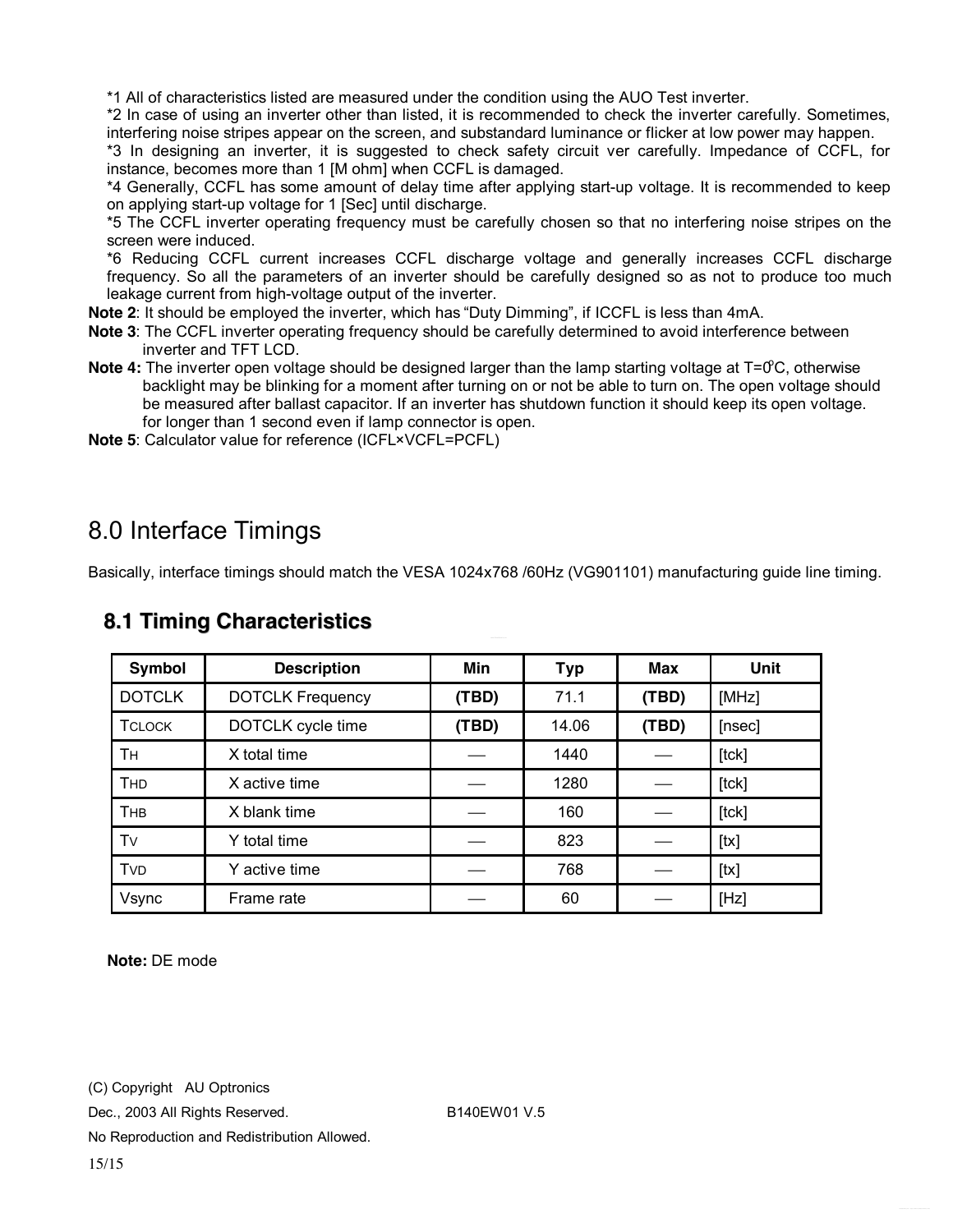### **8.2 Timing Definition**

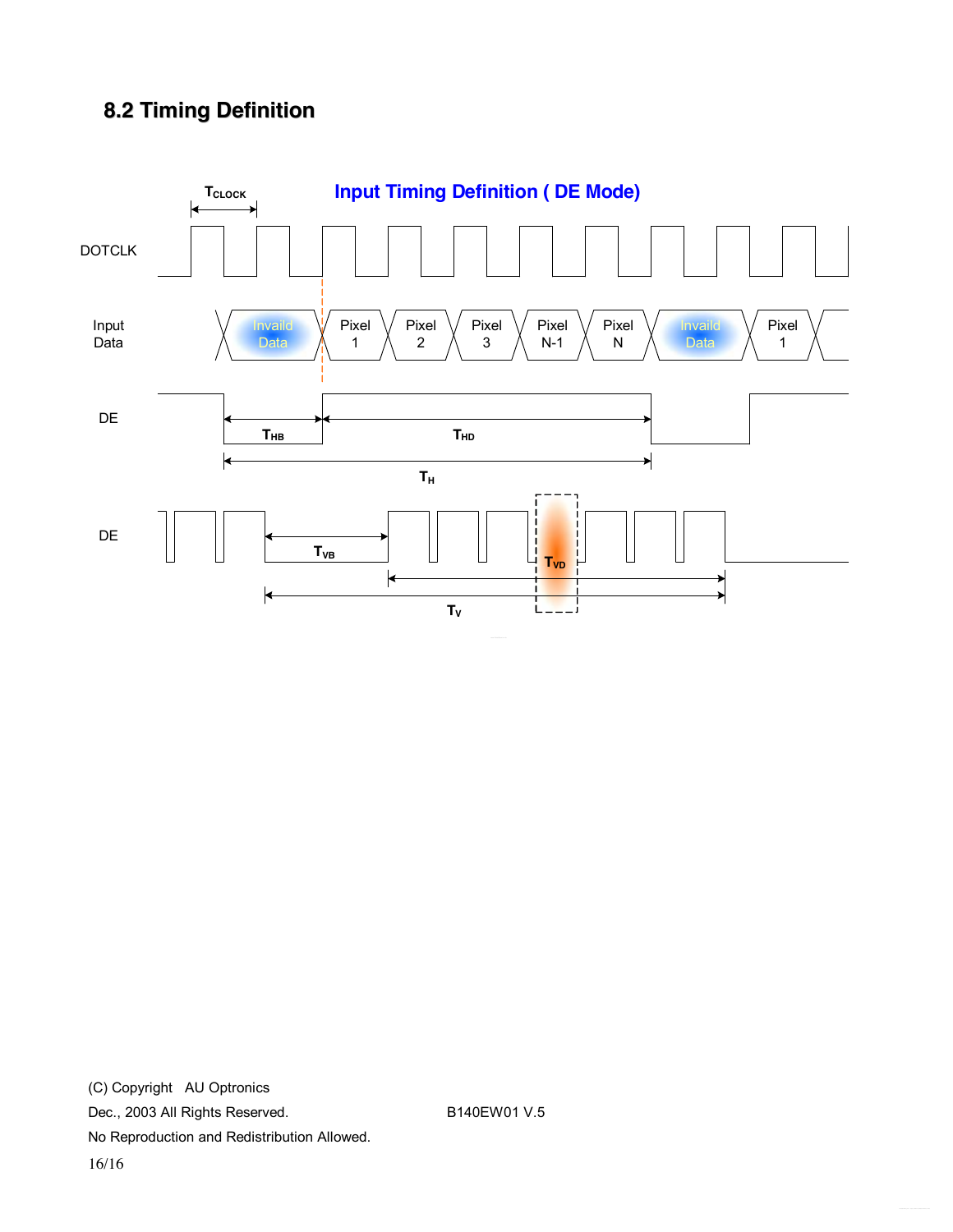## **9.0 Power Consumption**

| <b>Symbol</b>                                      | <b>Parameter</b>                                                               | Min | <b>Typ</b> | <b>Max</b> | <b>Units</b>   | <b>Condition</b>                       |  |
|----------------------------------------------------|--------------------------------------------------------------------------------|-----|------------|------------|----------------|----------------------------------------|--|
| <b>Module</b>                                      |                                                                                |     |            |            |                |                                        |  |
| <b>VDD</b>                                         | Logic/LCD<br><b>Drive</b><br>Voltage                                           | 3.0 | 3.3        | 3.6        | [Volt]         | Load Capacitance 20uF                  |  |
| <b>PDD</b>                                         | <b>VDD Power</b>                                                               |     | 1.6        |            | [Watt]         |                                        |  |
| PDD Max                                            | <b>VDD Power max</b>                                                           |     | (TBD)      |            | [Watt]         | Max Pattern (Note)                     |  |
| <b>IDD</b>                                         | <b>IDD Current</b>                                                             |     | (TBD)      |            | mA             | 64 Grayscale Pattern                   |  |
| <b>IDD Max</b>                                     | <b>IDD Current max</b>                                                         |     | (TBD)      |            | m <sub>A</sub> | Vertical stripe line Pattern<br>(Note) |  |
| VDDrp                                              | Allowable<br>Logic/LCD<br><b>Drive</b><br><b>Ripple Voltage</b>                |     |            | 100        | [mV]<br>p-p    |                                        |  |
| <b>VDDns</b>                                       | Allowable<br>Logic/LCD<br><b>Drive</b><br><b>Ripple Noise</b>                  |     |            | 100        | [mV]<br>p-p    |                                        |  |
| Lamp                                               |                                                                                |     |            |            |                |                                        |  |
| <b>ICFL</b>                                        | <b>CCFL current</b>                                                            | 2.5 | 6.0        | 7.0        | [mA]<br>rms    | $(Ta=25^{\circ}C)$                     |  |
| <b>VCFL</b>                                        | <b>CCFL</b><br>Voltage<br>(Reference)                                          |     | 650        |            | [Volt]<br>rms  | $(Ta=25^{\circ}C)$                     |  |
| <b>PCFL</b>                                        | <b>CCFL</b><br>Power<br>consumption                                            |     | 4.2        |            | [Watt]         | $(Ta=25^{\circ}C)$                     |  |
| <b>Power</b><br><b>Total</b><br><b>Consumption</b> | 5.8 Watt (w/o Inverter,)@LCM circuit 1.6 Watt (typ.), B/L input 4.2 Watt(typ.) |     |            |            |                |                                        |  |

Input power specifications are as follows;

**Note: VDD=3.3V**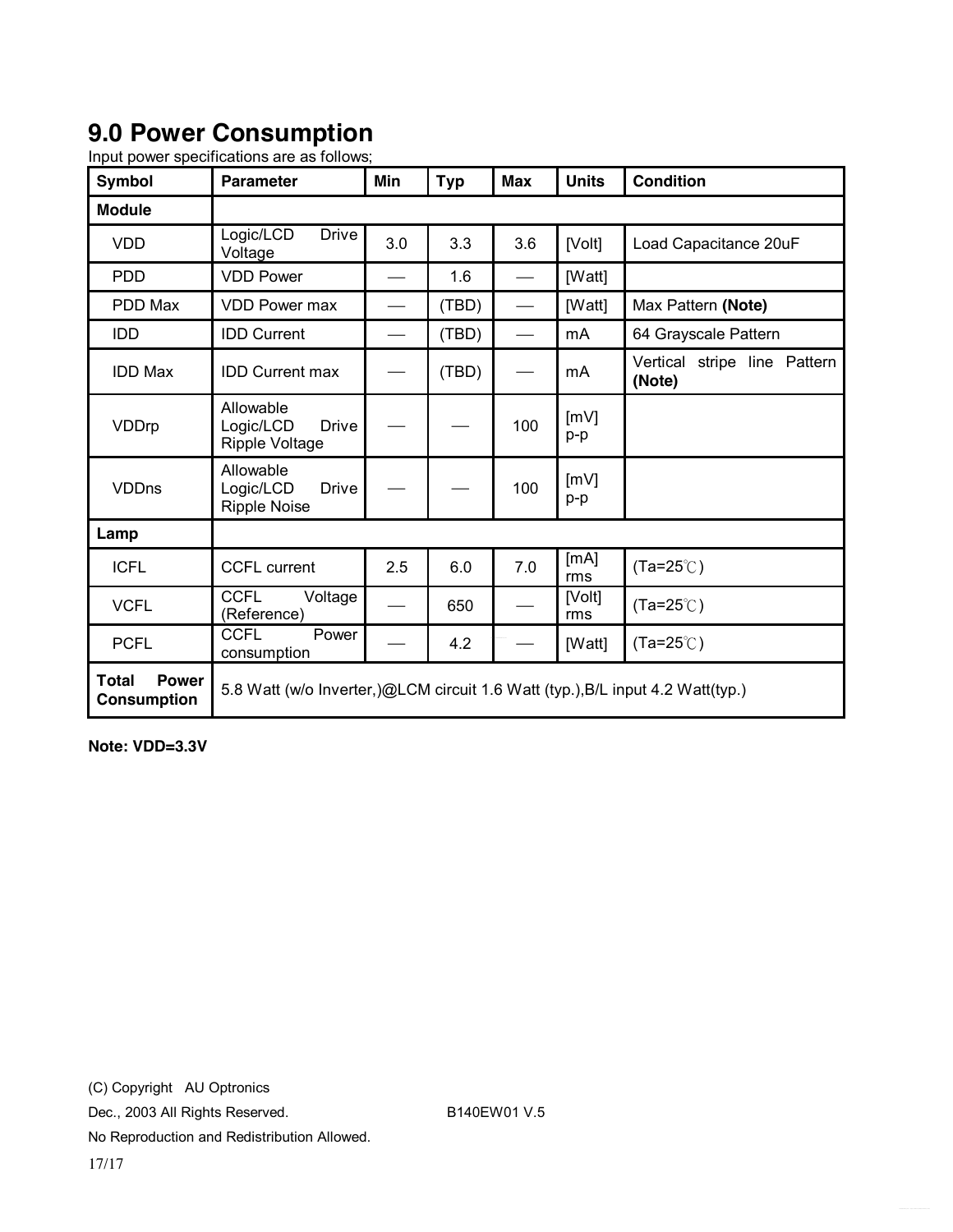## **10. Power ON/OFF Sequence**

VDD power and lamp on/off sequence is as follows. Interface signals are also shown in the chart. Signals from any system shall be Hi-Z state or low level when VDD is off.

Sequence of Power-on/off and signal-on/off



Apply the lamp voltage within the LCD operating range. When the backlight turns on before the LCD operation or the LCD turns off before the backlight turns off, the display may momentarily become abnormal.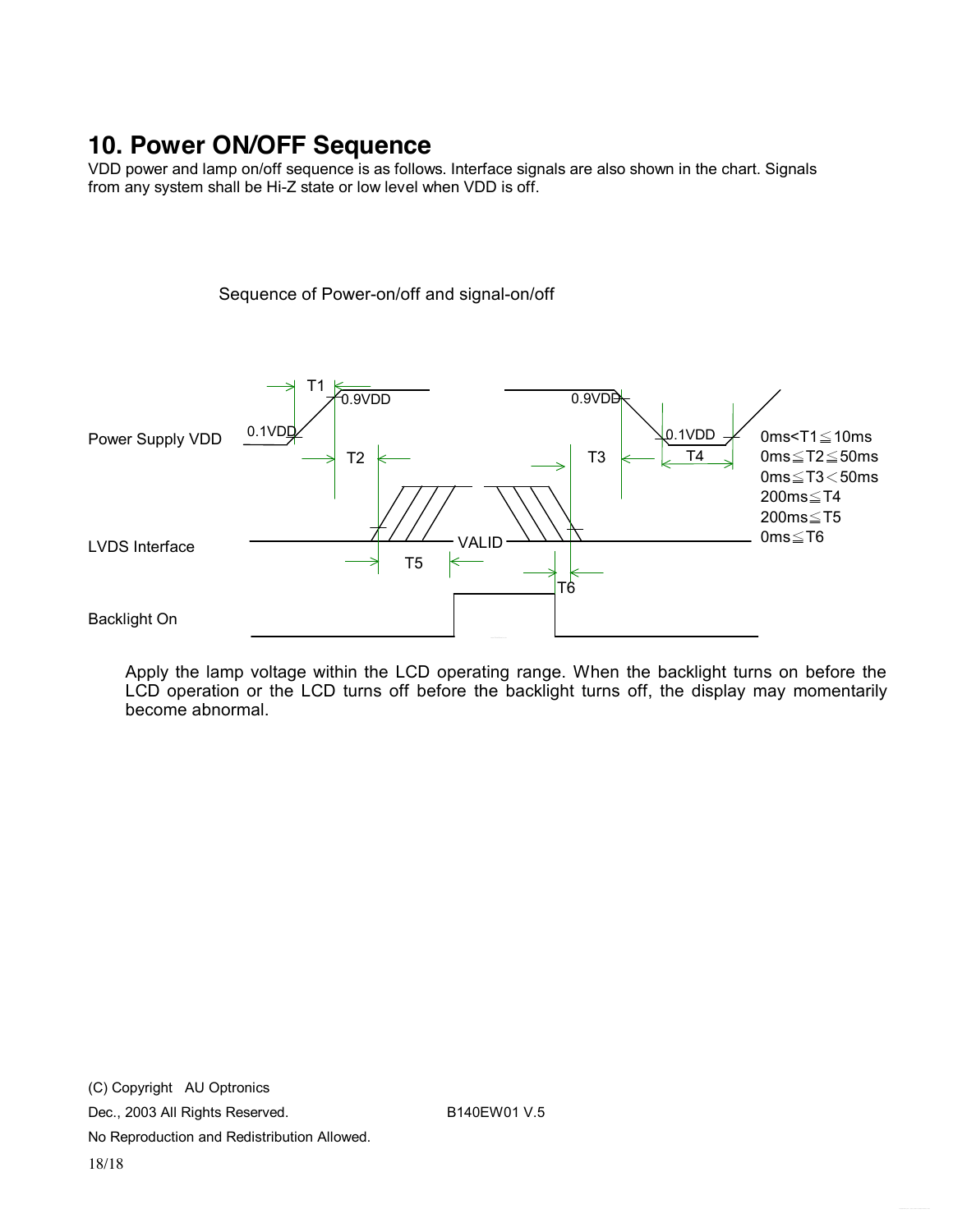## **11.0 Reliability /Safety Requirement**

### **11.1 Reliability Test Conditions**

| <b>Items</b>                      | <b>Required Condition</b>                                                                                                    |
|-----------------------------------|------------------------------------------------------------------------------------------------------------------------------|
| <b>Temperature Humidity Bias</b>  | 40℃/90%,300Hr                                                                                                                |
| <b>High Temperature Operation</b> | 50℃/Dry,300Hr                                                                                                                |
| Low Temperature Operation         | $0^\circ\text{C}$ ,500Hr                                                                                                     |
| Continuous Life                   | 25°C, 2000 hours                                                                                                             |
| On/Off Test                       | ON/30 sec. OFF/30sec., 30,000 cycles                                                                                         |
| <b>Hot Storage</b>                | 60℃/40% RH ,240 hours                                                                                                        |
| Cold Storage                      | -20℃/50% RH ,240 hours                                                                                                       |
| <b>Thermal Shock Test</b>         | -20°C/30 min ,60°C/30 min 100cycles                                                                                          |
| <b>Hot Start Test</b>             | 50°C/1 Hr min. Power on/off per 5 minutes, 5 times                                                                           |
| <b>Cold Start Test</b>            | $0^{\circ}$ C/1 Hr min. Power on/off per 5 minutes, 5 times                                                                  |
| Shock Test (Non-Operating)        | 240G, 2ms, Half-sine wave                                                                                                    |
| Vibration Test (Non-Operating)    | Sinusoidal vibration, 1.5G zero-to-peak, 10 to 500<br>Hz, 0.5 octave/minute in each of three mutually<br>perpendicular axes. |
| <b>ESD</b>                        | Contact: operation ±8KV / non-operation ±10KV<br>Air: operation ±15KV / non-operation ±20KV                                  |
| <b>Altitude Test</b>              | 10000 ft / operation / 8Hr<br>30000 ft / non-operation / 24r                                                                 |
| Maximum Side Mount Torque         | $2.5$ kgf.cm.                                                                                                                |

CCFL Life: 10,000 hours minimum

MTBF(Excluding the CCFL) : 30,000 hours with a confidence level 90%

#### 11.2 Safety

UL1950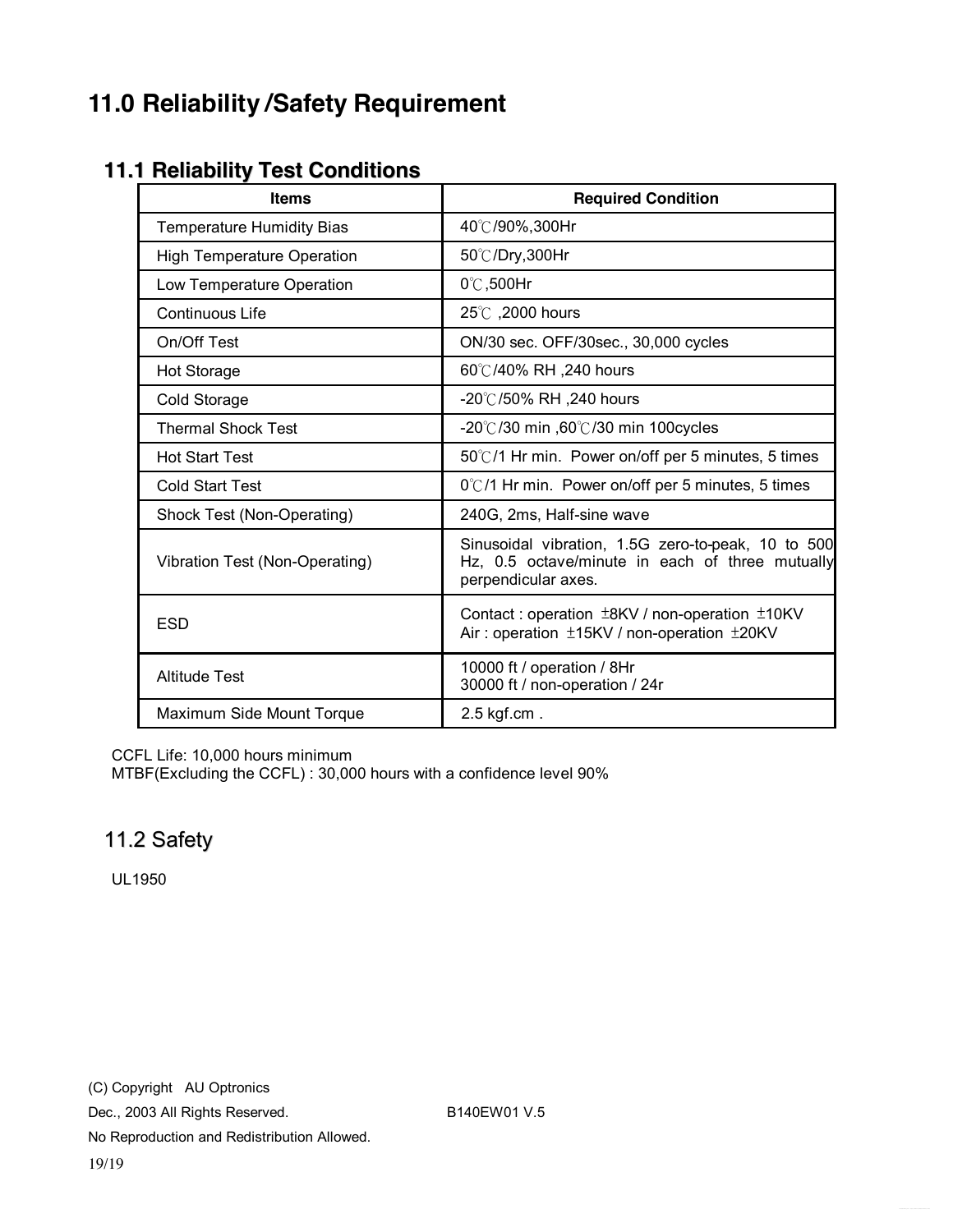## 12.0 Packing dimension

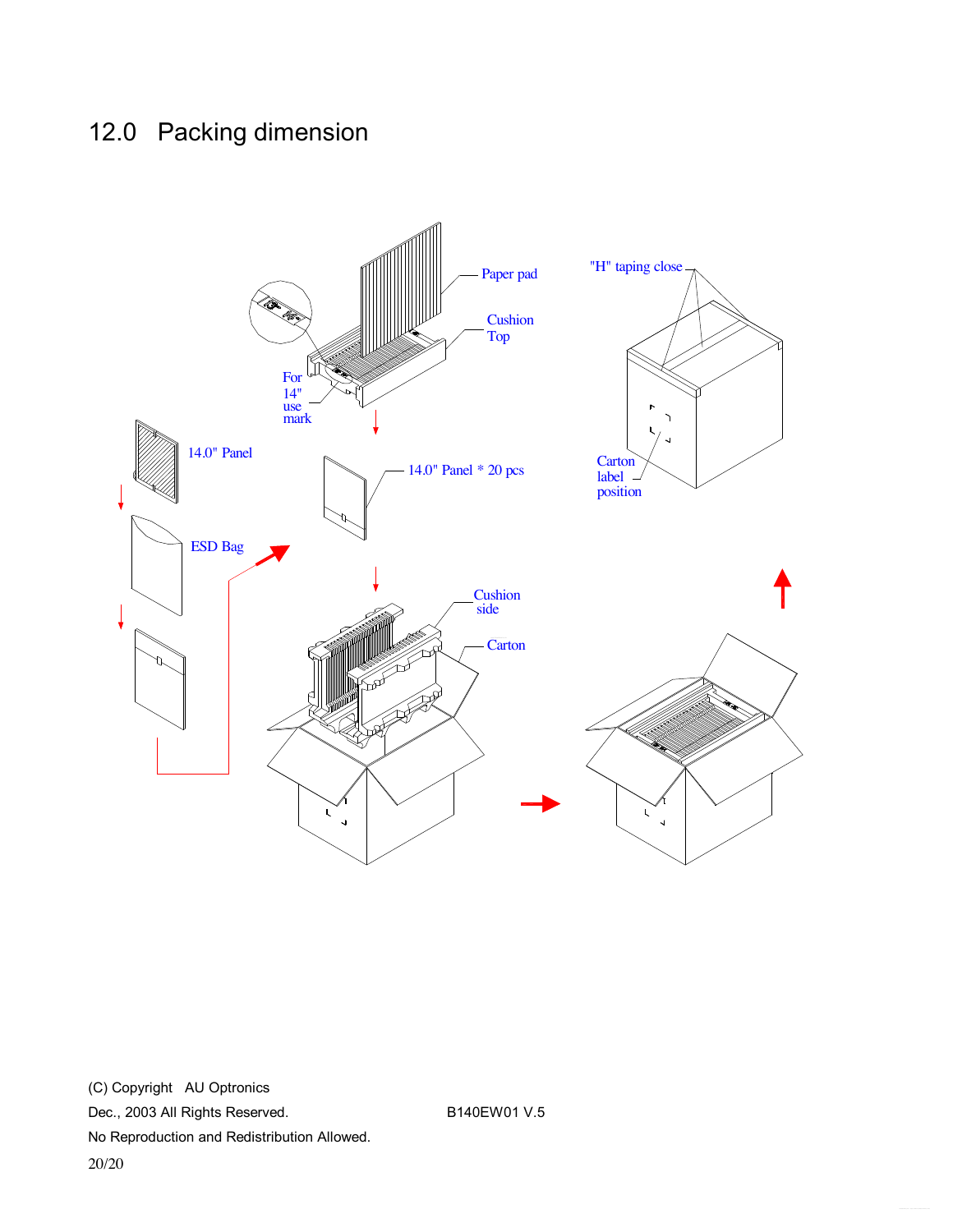### **13.0 Mechanical Characteristics**

### **13.1 LCM Outline dimension (Front View)**

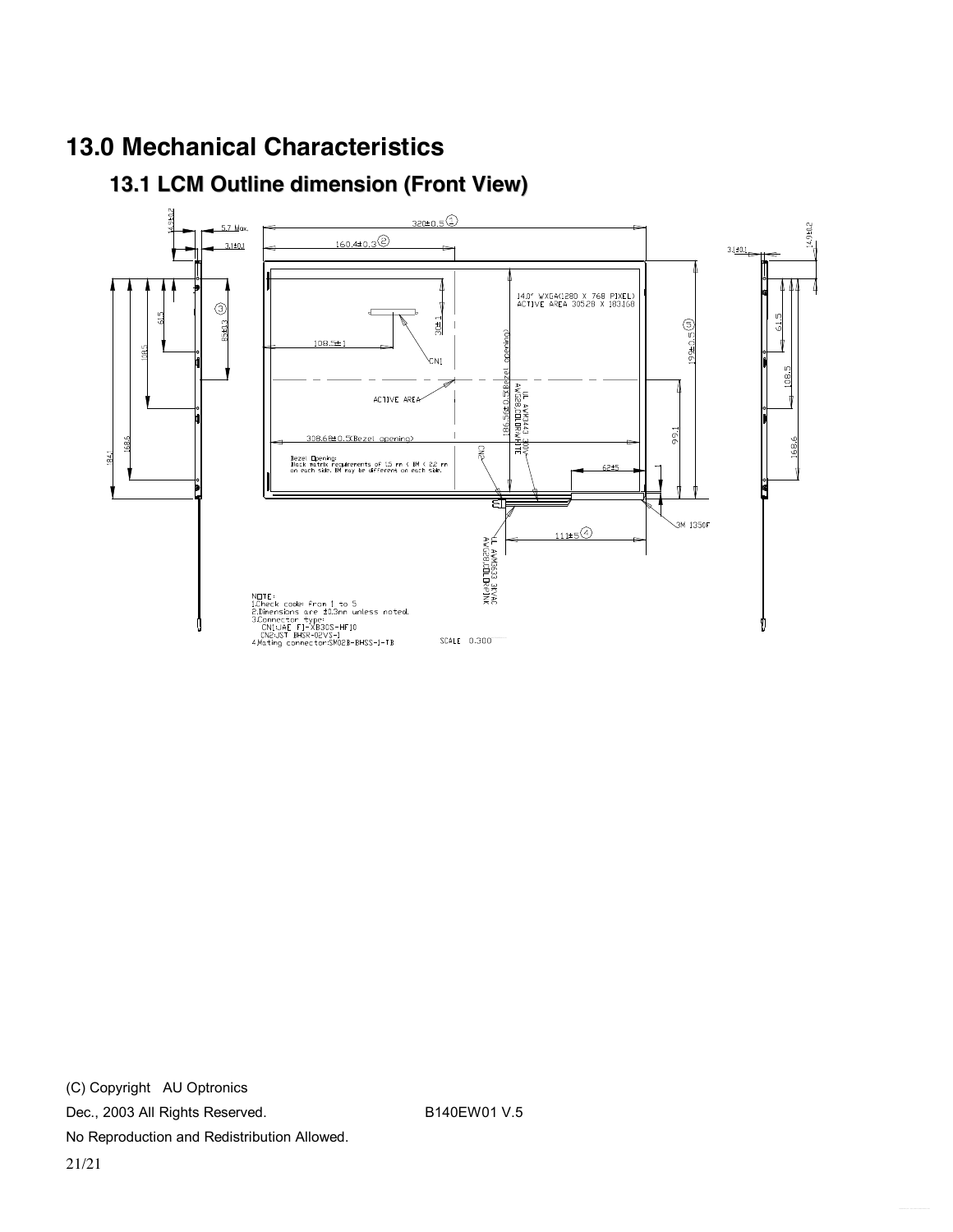

**13.2 LCM Outline Dimension (Rear View)**